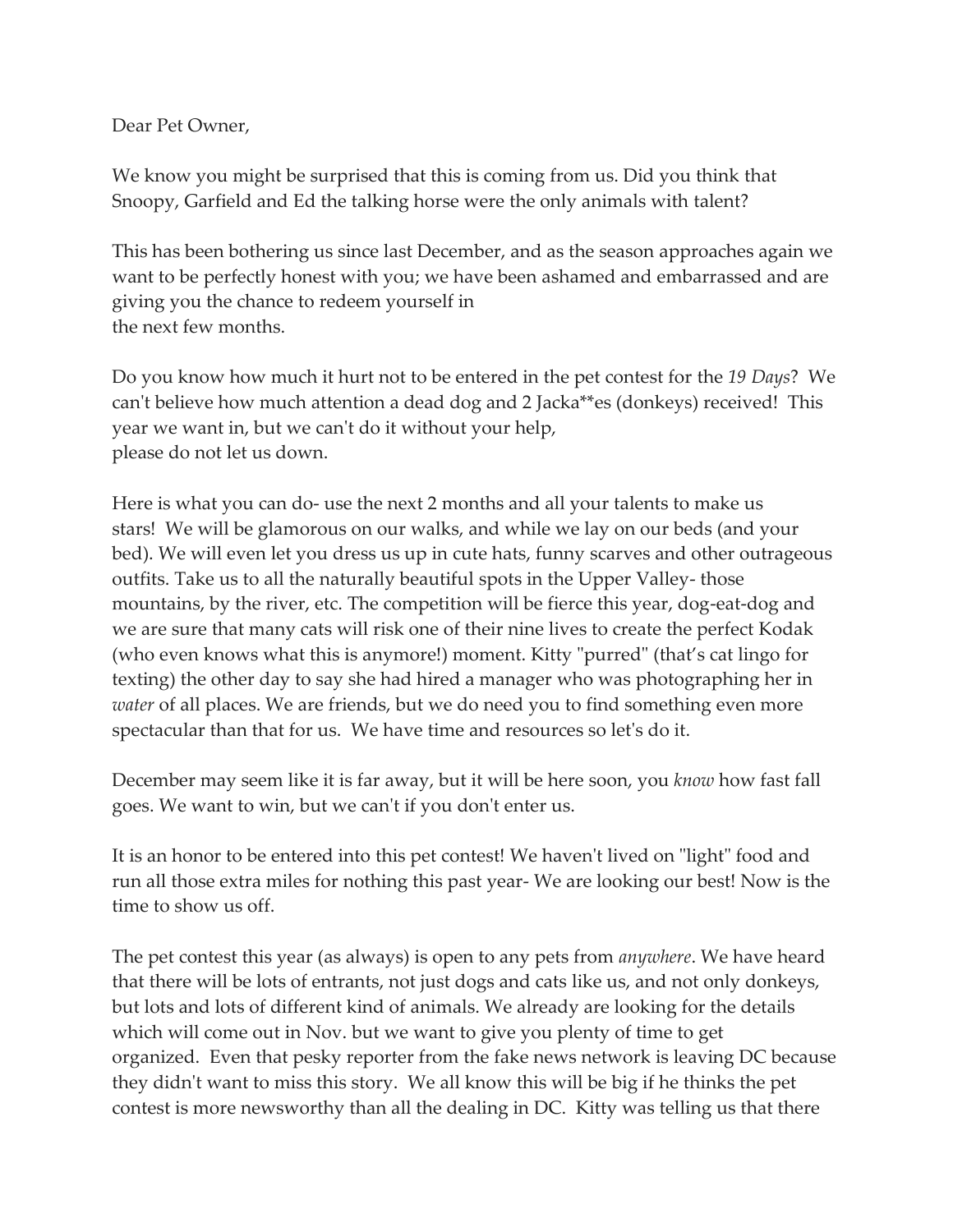are a few politicians that will enter the contest this year, perhaps getting their campaign started early. An email was leaked from Hillary, and Trump tweeted something too! Who knows if this is real- will both enter the contest? Maybe when pigs fly - we will have to wait and see, but I am willing to bet the farm that they will be in.

You treat us well- good food, fresh water, scratching posts, treats galore, even daily clean litter and my Saturday dog bone. However, this is important to us, really, really important. We want to be stars, we want to be the talk of the town, to see our pictures on display, to be stopped by residents in our tracks when they recognize who we are on our walks around town.

We do have ways to punish you and we aren't afraid to pull out all the stops if you don't enter us. I know how to howl all night long, wake you every hour to let me go out to sniff. I am capable of catching skunks. It is not below me to pee on the hardwood floor, to chase the Fed Ex driver and bark at the mail carrier. When the furnace repairman comes I can bolt all the way to Hanover (and you will have to pay the holding fee to claim me). And I can make taking me to the vet difficult- fighting you the entire way, chewing the leash in the car, growling at all the other dogs in the waiting room and nipping the tech when she takes my temp and finally a little vomit after the round of shots.

Tabby also has her tricks- shedding on the new white sofa, missing the litter box, scratching those new cherry kitchen cabinet doors. How about a dead mouse every day when you wake or would you prefer a half live one that you can spend the rest of the day chasing around. Yowling like you have never heard. Remember the circus- those big cats are not the only ones who can jump; red wine wouldn't be pretty if it spilled into your laptop accidently. Clawing and scratching are some of my favorite hobbies. Together the two of us can make your life pretty miserable.

You have a choice- start taking those pictures for the pet contest or endure our wrath! We are not going to cooperate if we have to sit it out of the contest again this year. Get busy!

Love from, Fido, (your loving dog) and Tabby (your loving cat).

Prepare now, look for the details later- The 19 Days of Norwich (and beyond) 1% for the Haven - The pet contest. If last year is any indicator- it is sure to be entertaining, so be